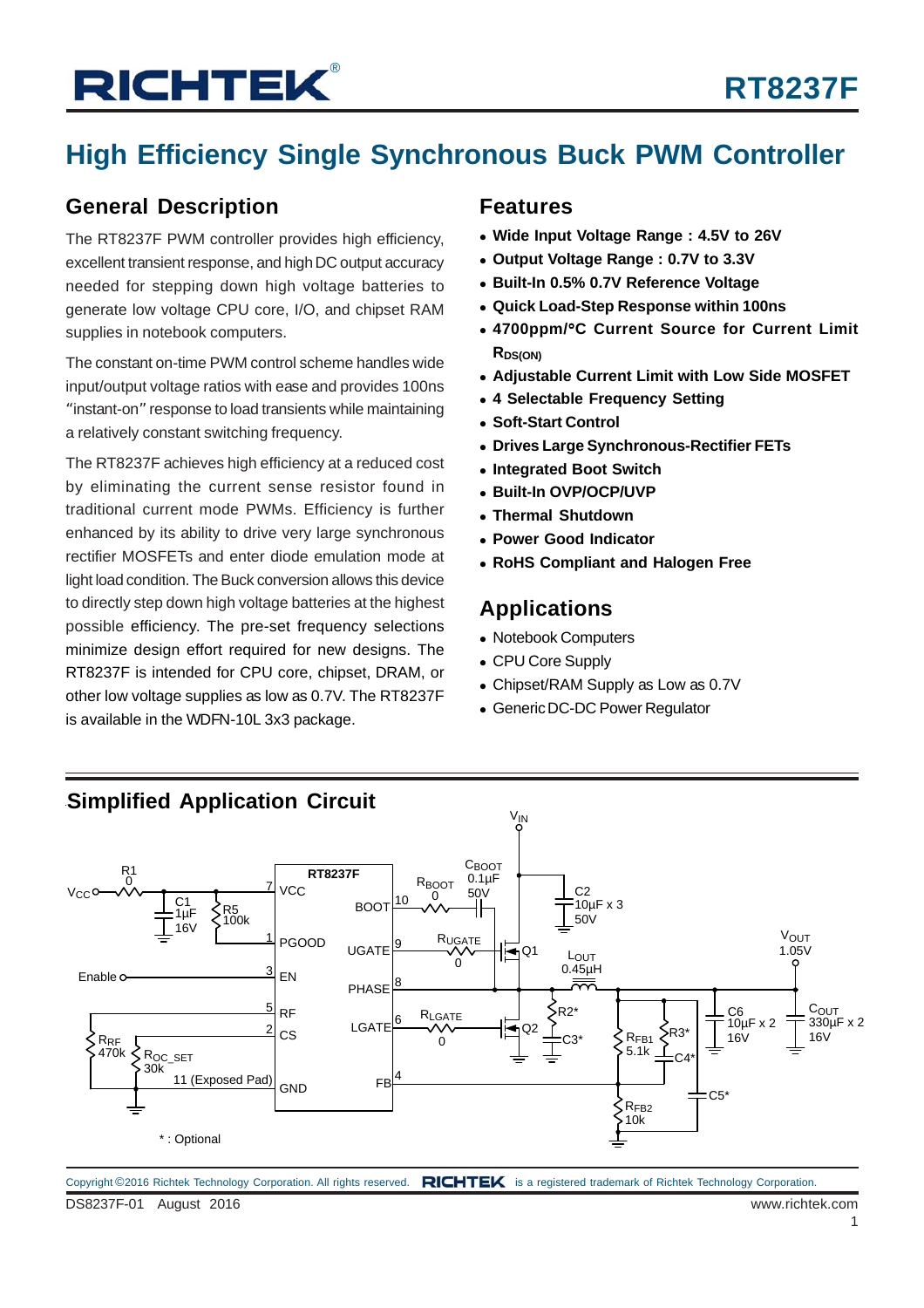

### **Ordering Information**

RT8237F<sub>D</sub>

Package Type QW : WDFN-10L 3x3 (W-Type)

Lead Plating System

- G : Green (Halogen Free and Pb Free)
- Z : ECO (Ecological Element with
- Halogen Free and Pb free)

Note :

Richtek products are :

- RoHS compliant and compatible with the current require ments of IPC/JEDEC J-STD-020.
- Suitable for use in SnPb or Pb-free soldering processes.

### **Pin Configuration**



WDFN-10L 3x3

### **Marking Information**

#### RT8237FGQW



3E= : Product Code YMDNN : Date Code

#### RT8237FZQW



3E : Product Code YMDNN : Date Code

| Pin No.             | <b>Pin Name</b> | <b>Pin Function</b>                                                                                                                                                                                                                                                                                                                                                                                     |  |  |
|---------------------|-----------------|---------------------------------------------------------------------------------------------------------------------------------------------------------------------------------------------------------------------------------------------------------------------------------------------------------------------------------------------------------------------------------------------------------|--|--|
| 1                   | <b>PGOOD</b>    | Open-drain power good indicator. High impedance indicates power is good.                                                                                                                                                                                                                                                                                                                                |  |  |
| $\overline{2}$      | <b>CS</b>       | Current limit threshold setting input. Connect a setting resistor to GND and the<br>current limit threshold is equal to 1/8 of the voltage at this pin.                                                                                                                                                                                                                                                 |  |  |
| 3                   | EN              | Enable control input. Pull low to GND to disable the PWM.                                                                                                                                                                                                                                                                                                                                               |  |  |
| 4                   | FB.             | VOUT feedback voltage input. Connect FB to a resistor voltage divider from VOUT<br>to GND to adjust the output from 0.7V to 3.3V                                                                                                                                                                                                                                                                        |  |  |
| 5                   | <b>RF</b>       | Switching frequency selection. Connect a resistance to select switching frequency<br>as shown in Electrical Characteristics. The switching frequency is detected and<br>latched after startup. This pin also controls diode emulation mode or forced CCM<br>selection.<br>Pull down to GND with resistor: Diode Emulation Mode.<br>Connect to PGOOD with resistor: forced CCM after PGOOD becomes high. |  |  |
| 6                   | <b>LGATE</b>    | Gate drive output for low side external MOSFET.                                                                                                                                                                                                                                                                                                                                                         |  |  |
| $\overline{7}$      | <b>VCC</b>      | Supply voltage input. This pin provides the power for the buck controller, the low<br>side driver and the bootstrap circuit for high-side driver. Bypass to GND with a $1\mu$ F<br>ceramic capacitor.                                                                                                                                                                                                   |  |  |
| 8                   | <b>PHASE</b>    | External inductor connection pin for PWM converter. It behaves as the current<br>sense comparator input for low-side MOSFET RDS(ON) sensing and reference<br>voltage for on time generation.                                                                                                                                                                                                            |  |  |
| 9                   | <b>UGATE</b>    | Gate drive output for high-side external MOSFET.                                                                                                                                                                                                                                                                                                                                                        |  |  |
| 10                  | <b>BOOT</b>     | Bootstrap supply for high-side gate driver. Connect through a capacitor to the<br>floating node (PHASE).                                                                                                                                                                                                                                                                                                |  |  |
| 11<br>(Exposed Pad) | <b>GND</b>      | Ground. The exposed pad must be soldered to a large PCB and connected to<br>GND for maximum power dissipation.                                                                                                                                                                                                                                                                                          |  |  |

### **Functional Pin Description**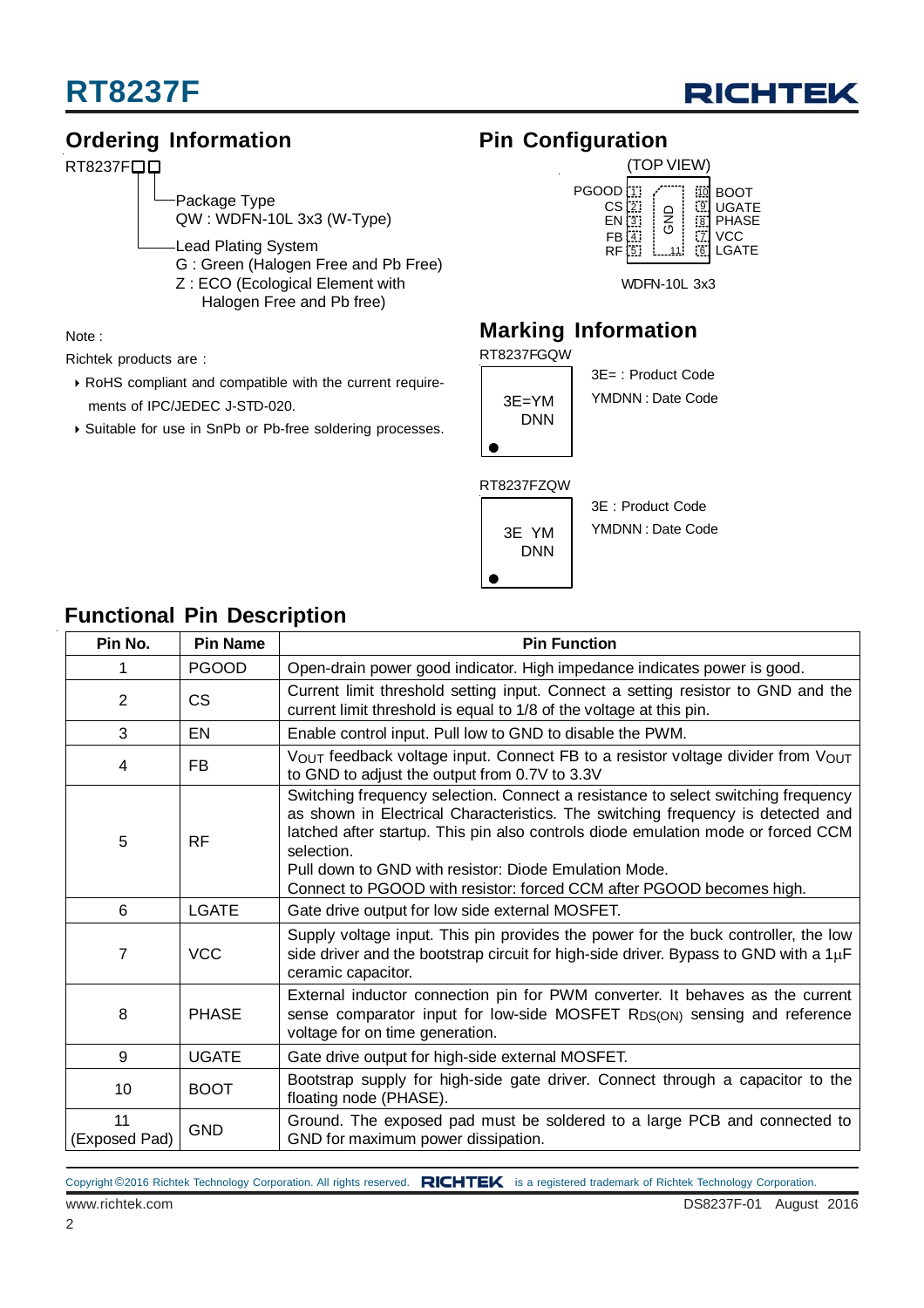### **Functional Block Diagram**

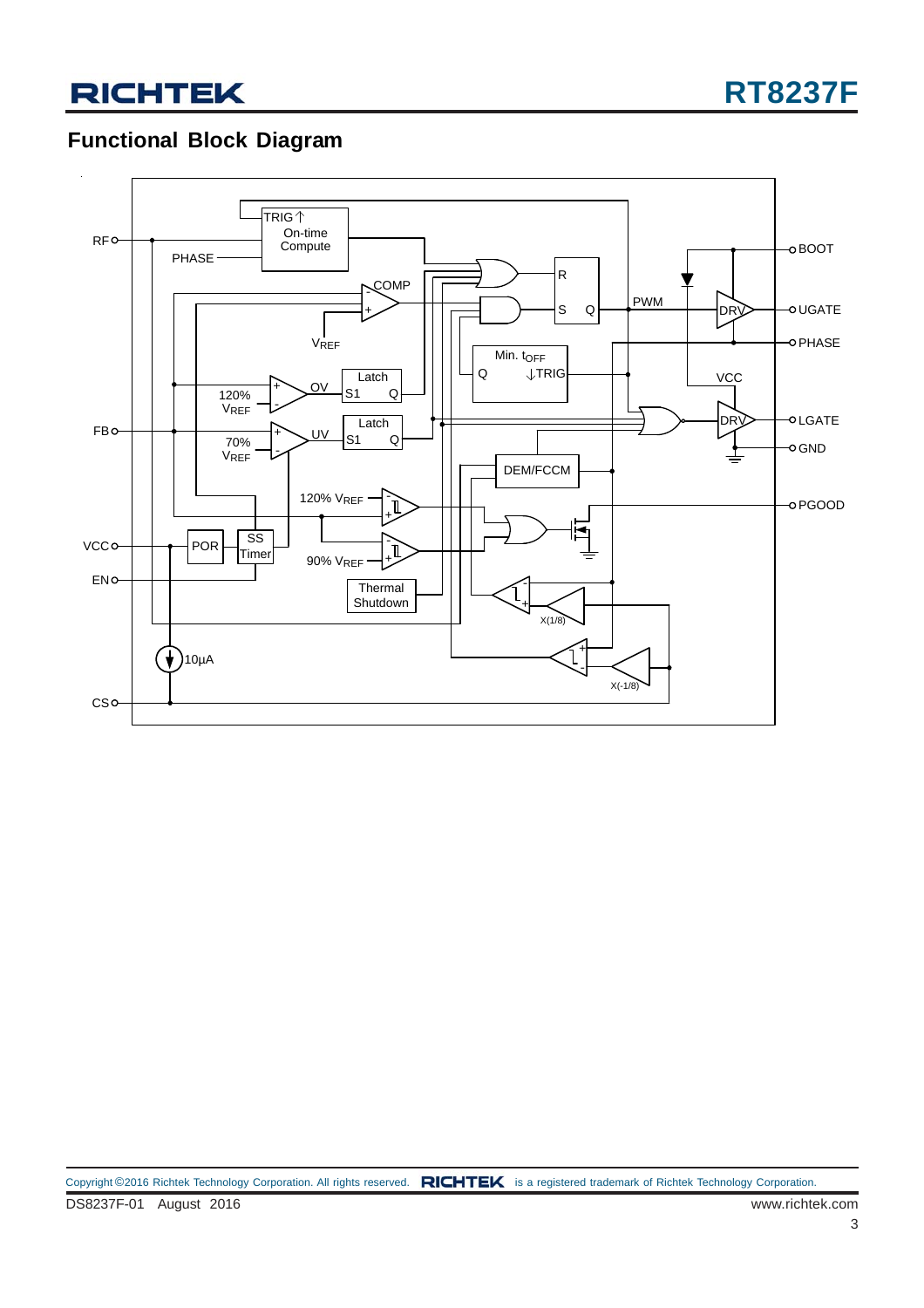## **RT8237F**

![](_page_3_Picture_1.jpeg)

### **Operation**

The RT8237F integrates a Constant-On-Time (COT) PWM controller, and the controller provides the PWM signal which relies on the output ripple voltage comparing with internal reference voltage.

The UGATE driver is turned on at the beginning of each cycle. After the internal one-shot timer expires, the UGATE driver will be turned off. The pulse width of this one-shot is determined by the converter's input voltage and the output voltage to keep the frequency fairly constant over the input voltage and output voltage range.

#### **Power On Reset, UVLO**

Power On Reset (POR) occurs when VCC rises above to approximately 4.1V (typical), the RT8237F will reset the fault latch and prepare the PWM for operation. When the input voltage below 3.7V(min), the Under Voltage Lockout (UVLO) circuitry inhibits switching by keeping UGATE and LGATE low.

#### **Soft-Start**

The output voltage will track the internal ramp voltage during soft-start interval to prevent large inrush current and output voltage overshoot while the converter is being powered up.

#### **Mode Selection**

The RT8237F supports mode selection through the RF by connecting a resistor from the RF pin to either GND or PGOOD. When the resistor is connected to GND, the controller operates in diode emulation mode. When the resistor is connected to PGOOD, the controller operates in CCM mode.

#### **Current Limit Setting**

The RT8237F has a cycle-by-cycle current limit control. The current limit circuit employs a unique "valley" current sensing algorithm. If the magnitude of the sensing signal at PHASE is above the current limit threshold, the PWM is not allowed to initiate a new cycle.

#### **Over-Voltage Protection**

The output voltage can be continuously monitored for overvoltage condition. When the output voltage exceeds 20% of its set voltage threshold, the UGATE goes low and the LGATE is forced high.

#### **Under-Voltage Protection**

The output voltage can be continuously monitored for undervoltage condition. When the output voltage is less than 70% of its set voltage, under voltage protection is triggered and then both UGATE and LGATE gate drivers are forced low.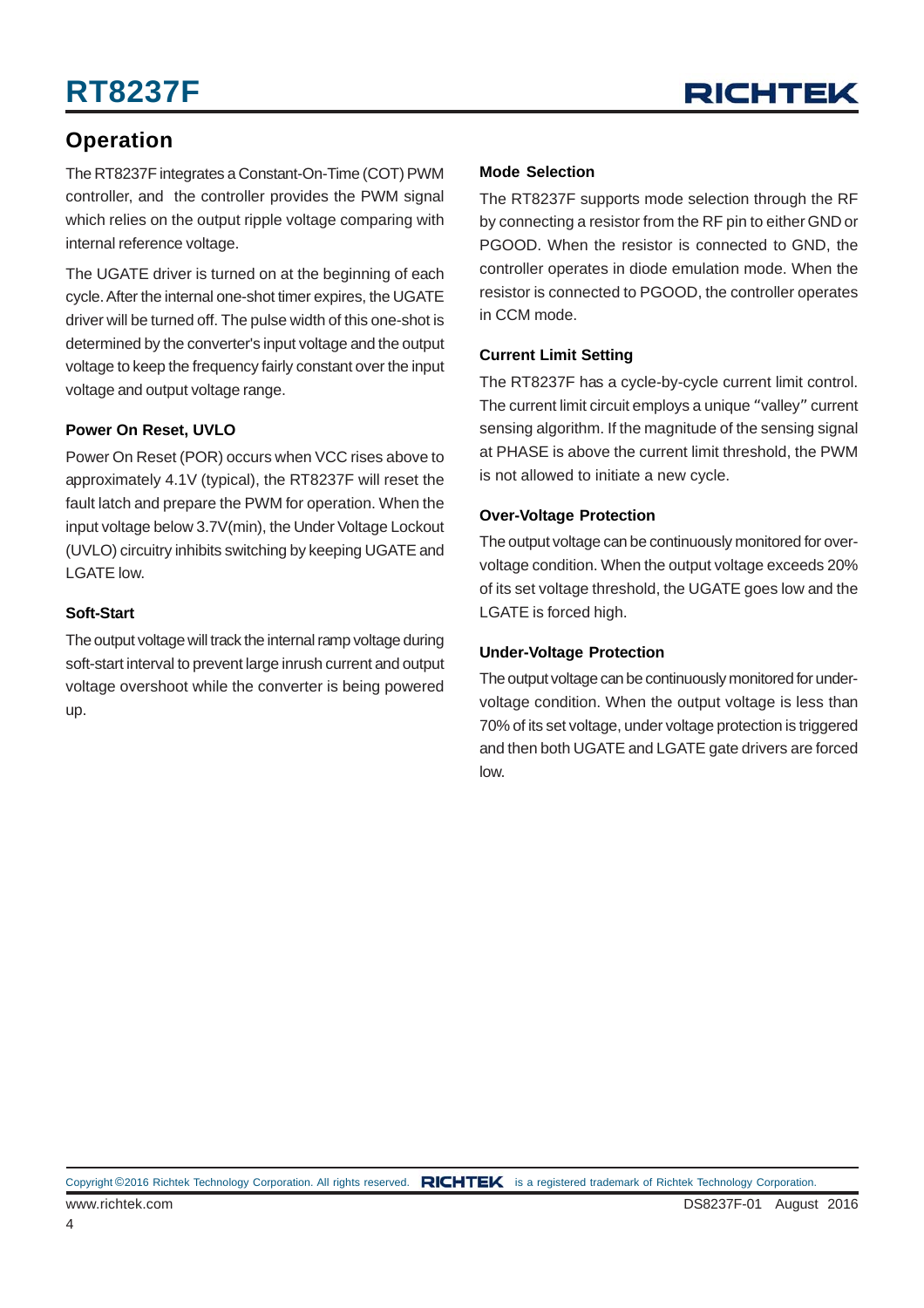## **RT8237F**

| <b>Absolute Maximum Ratings</b> (Note 1)       |  |
|------------------------------------------------|--|
|                                                |  |
| • BOOT to GND                                  |  |
|                                                |  |
|                                                |  |
| • BOOT to PHASE                                |  |
|                                                |  |
|                                                |  |
| • PHASE to GND                                 |  |
|                                                |  |
|                                                |  |
| • UGATE to GND                                 |  |
|                                                |  |
|                                                |  |
|                                                |  |
|                                                |  |
|                                                |  |
|                                                |  |
|                                                |  |
|                                                |  |
| • Power Dissipation, $P_D @ T_A = 25^{\circ}C$ |  |
|                                                |  |
| • Package Thermal Resistance (Note 2)          |  |
|                                                |  |
|                                                |  |
|                                                |  |
|                                                |  |
|                                                |  |
| • ESD Susceptibility (Note 3)                  |  |
|                                                |  |

#### **Recommended Operating Conditions** (Note 4)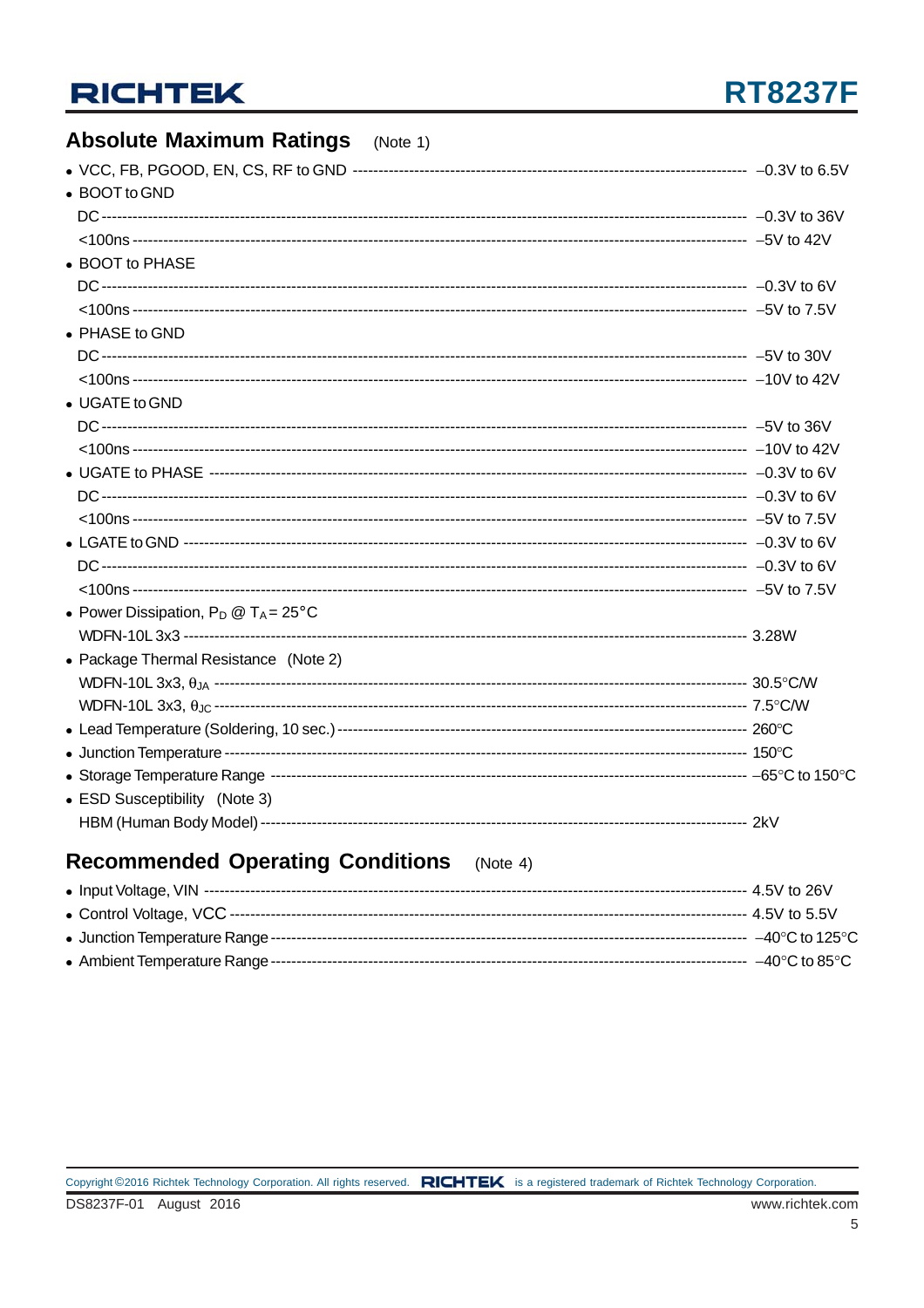![](_page_5_Picture_1.jpeg)

### **Electrical Characteristics**

( $V_{CC}$  = 5V, T<sub>A</sub> = 25°C, unless otherwise specified)

| <b>Parameter</b>                                   | Symbol                 | <b>Test Conditions</b>                                                | Min    | <b>Typ</b>   | <b>Max</b>               | Unit        |  |
|----------------------------------------------------|------------------------|-----------------------------------------------------------------------|--------|--------------|--------------------------|-------------|--|
| <b>Input Power Supply</b>                          |                        |                                                                       |        |              |                          |             |  |
| Vcc Quiescent Supply Current                       | lQ                     | FB forced above the regulation<br>point, $V_{EN} = 5V$                | ۰.     | 0.5          | 1.25                     | mA          |  |
| <b>Vcc Shutdown Current</b>                        | <b>I</b> SHDN          | $V_{CC}$ current, $V_{EN} = 0V$                                       | --     |              | 1                        | $\mu$ A     |  |
| <b>CS Shutdown Current</b>                         |                        | CS pull to GND                                                        | ۰.     | --           | $\mathbf{1}$             | μA          |  |
| FB Error Comparator                                |                        | <b>DEM</b>                                                            | 0.7005 | 0.704        | 0.7075                   | $\vee$      |  |
| Threshold                                          | <b>VREF</b>            | DEM, $T_A = -40^{\circ}C$ to 85°C<br>(Note 5)                         | 0.697  | 0.704        | 0.711                    |             |  |
| <b>FB INPUT BIAS CURRENT</b>                       |                        | $VFB = 0.735V$                                                        | $-1$   | 0.01         | $\mathbf{1}$             | $\mu$ A     |  |
| VOUT Voltage Range                                 |                        |                                                                       | 0.7    | $\mathbf{u}$ | 3.3                      | $\vee$      |  |
|                                                    |                        | $R_{RF} = 470k\Omega$<br>(Note 6)                                     | --     | 290          | --                       | kHz         |  |
|                                                    |                        | $R_{RF} = 200k\Omega$<br>(Note 6)                                     | --     | 340          | --                       |             |  |
| <b>Switching Frequency</b>                         | fsw                    | $R_{RF} = 100k\Omega$<br>(Note 6)                                     | --     | 380          | --                       |             |  |
|                                                    |                        | $R_{RF} = 39k\Omega$<br>(Note 6)                                      | --     | 430          | --                       |             |  |
| Minimum Off-Time                                   |                        |                                                                       | 250    | 400          | 550                      | ns          |  |
| <b>Current Sensing</b>                             |                        |                                                                       |        |              |                          |             |  |
| <b>CS Source Current</b>                           | Ics                    |                                                                       | 9      | 10           | 11                       | μA          |  |
| <b>CS Source Current TC</b>                        |                        |                                                                       | --     | 4700         | $\overline{\phantom{a}}$ | ppm/°C      |  |
| Zero Crossing Threshold                            |                        | <b>DEM</b>                                                            | $-10$  | $\mathbf{u}$ | 5                        | mV          |  |
|                                                    | <b>VLIM</b>            | $GND - PHASE, V_{CS} = 2.4V$                                          | 280    | 300          | 320                      | mV          |  |
| <b>Current Limit Threshold</b>                     |                        | $GND - PHASE, V_{CS} = 1.6V$                                          | 185    | 200          | 215                      |             |  |
|                                                    |                        | $GND - PHASE, V_{CS} = 0.4V$                                          | 40     | 50           | 60                       |             |  |
|                                                    |                        | PHASE $-$ GND, $V_{CS} = 2.4V$                                        | --     | 300          | --                       |             |  |
| <b>Negative Current Limit</b><br>Threshold         |                        | PHASE – GND, $V_{CS} = 1.6V$                                          | --     | 200          | --                       | mV          |  |
|                                                    |                        | PHASE – GND, $V_{CS} = 0.4V$                                          | --     | 50           | --                       |             |  |
| <b>Protection Function</b>                         |                        |                                                                       |        |              |                          |             |  |
| Output UV Threshold                                |                        | With respect to error<br>comparator threshold                         | 65     | 70           | 75                       | $\%$        |  |
| <b>OVP Threshold</b>                               |                        | With respect to error<br>comparator threshold                         | 115    | 120          | 125                      | $\%$        |  |
| OV Fault Delay                                     |                        | FB forced above OV threshold                                          | --     | 5            | --                       | $\mu$ s     |  |
| V <sub>CC</sub> Under-Voltage Lockout<br>Threshold | <b>UVLO</b>            | Falling edge,<br>hysteresis = 100mV, PWM<br>disabled below this level | 3.7    | 3.9          | 4.1                      | V           |  |
| <b>VOUT Soft-Start</b>                             |                        | From $EN = high to VOUT = 95%$                                        | --     | 1300         | --                       | $\mu$ S     |  |
| <b>UV Blank Time</b>                               |                        | From EN signal going high                                             | --     | 3            | ۰.                       | ms          |  |
| <b>Thermal Shutdown Threshold</b>                  | <b>T</b> <sub>SD</sub> |                                                                       | --     | 150          | --                       | $^{\circ}C$ |  |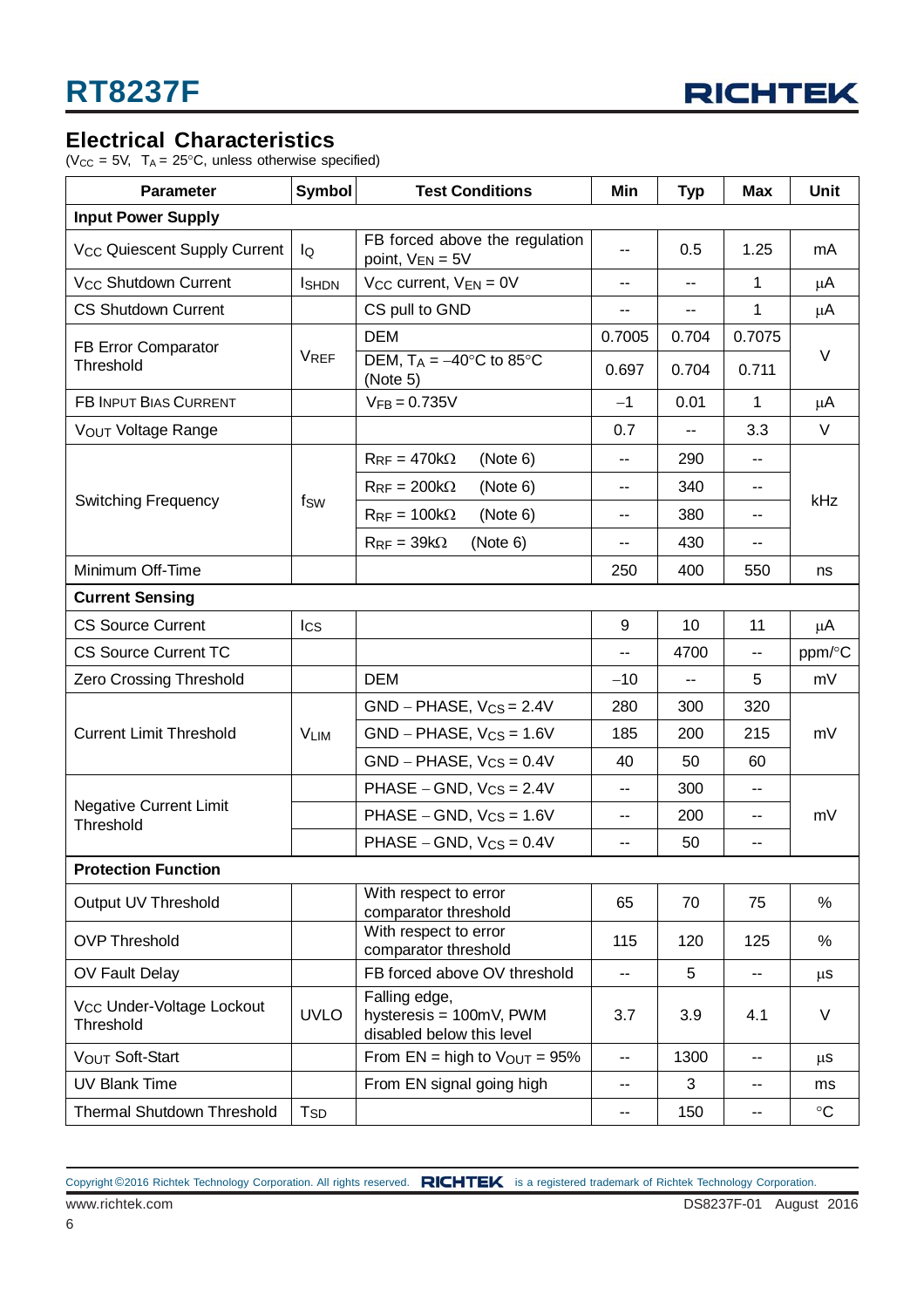| <b>Parameter</b>                                |            | <b>Symbol</b>   | <b>Test Conditions</b>                                        | Min | <b>Typ</b>               | <b>Max</b> | <b>Unit</b> |  |
|-------------------------------------------------|------------|-----------------|---------------------------------------------------------------|-----|--------------------------|------------|-------------|--|
| <b>Driver On Resistance</b>                     |            |                 |                                                               |     |                          |            |             |  |
| <b>UGATE Drive Source</b>                       |            | <b>RUGATEST</b> | BOOT - PHASE forced to 5V                                     | $-$ | 1.8                      | 3.6        | Ω           |  |
| <b>UGATE Drive Sink</b>                         |            | <b>RUGATESK</b> | BOOT - PHASE forced to 5V                                     | $-$ | 1.2                      | 2.4        | Ω           |  |
| <b>LGATE Drive Source</b>                       |            | RLGATEST        | LGATE, High State                                             | --  | 1.8                      | 3.6        | Ω           |  |
| <b>LGATE Drive Sink</b>                         |            | <b>RLGATESK</b> | LGATE, Low State                                              | $-$ | 0.8                      | 1.6        | Ω           |  |
|                                                 |            |                 | LGATE Rising ( $V_{PHASE}$ = 1.5V)                            | $-$ | 30                       | --         | ns<br>$-$   |  |
| Dead Time                                       |            |                 | <b>UGATE Rising</b>                                           | $-$ | 30                       |            |             |  |
| Internal Boost Charging Switch<br>On Resistance |            |                 | VCC to BOOT, 10mA                                             | --  | $\overline{\phantom{a}}$ | 80         | Ω           |  |
| <b>EN Threshold</b>                             |            |                 |                                                               |     |                          |            |             |  |
| <b>EN Input Voltage</b>                         | Logic-High | V <sub>IH</sub> |                                                               | 1.8 | --                       | --         | V           |  |
|                                                 | Logic-Low  | Vil             |                                                               | --  | --                       | 0.5        |             |  |
| <b>Mode Decision</b>                            |            |                 |                                                               |     |                          |            |             |  |
| <b>VRF Threshold for DEM</b>                    |            |                 |                                                               | $-$ | --                       | 0.5        | V           |  |
| <b>VRF Threshold for FCCM</b>                   |            |                 |                                                               | 1.8 | --                       | --         | V           |  |
| <b>PGOOD</b>                                    |            |                 |                                                               |     |                          |            |             |  |
| Trip Threshold (falling, leaving<br>PGOOD)      |            |                 | Measured at FB, with respect to<br>reference, Hysteresis = 3% | 87  | 90                       | 93         | $\%$        |  |
| Trip Threshold (rising, leaving<br>PGOOD)       |            |                 | Measured at FB, with respect to<br>reference, Hysteresis = 3% | 115 | 120                      | 125        | $\%$        |  |
| <b>Fault Propagation Delay</b>                  |            |                 | Falling Edge, FB forced below<br>PGOOD trip threshold         | --  | 2.5                      | --         | μS          |  |
| <b>Output Low Voltage</b>                       |            |                 | $I_{SINK} = 1mA$                                              | --  | --                       | 0.4        | V           |  |
| Leakage Current                                 |            |                 | High State, forced to 5V                                      | --  | --                       | 1          | μA          |  |

- **Note 1.** Stresses beyond those listed "Absolute Maximum Ratings" may cause permanent damage to the device. These are stress ratings only, and functional operation of the device at these or any other conditions beyond those indicated in the operational sections of the specifications is not implied. Exposure to absolute maximum rating conditions may affect device reliability.
- **Note 2.** θ<sub>JA</sub> is measured under natural convection (still air) at T<sub>A</sub> = 25°C with the component mounted on a high effectivethermal-conductivity four-layer test board on a JEDEC 51-7 thermal measurement standard.  $θ_{JC}$  is measured at the exposed pad of the package.
- **Note 3.** Devices are ESD sensitive. Handling precaution is recommended.
- **Note 4.** The device is not guaranteed to function outside its operating conditions.
- **Note 5.** Guaranteed by design. Not production tested.
- **Note 6.** Not production tested. Test condition is  $V_{IN} = 8V$ ,  $V_{OUT} = 1.1V$ ,  $I_{OUT} = 10A$  using application circuit.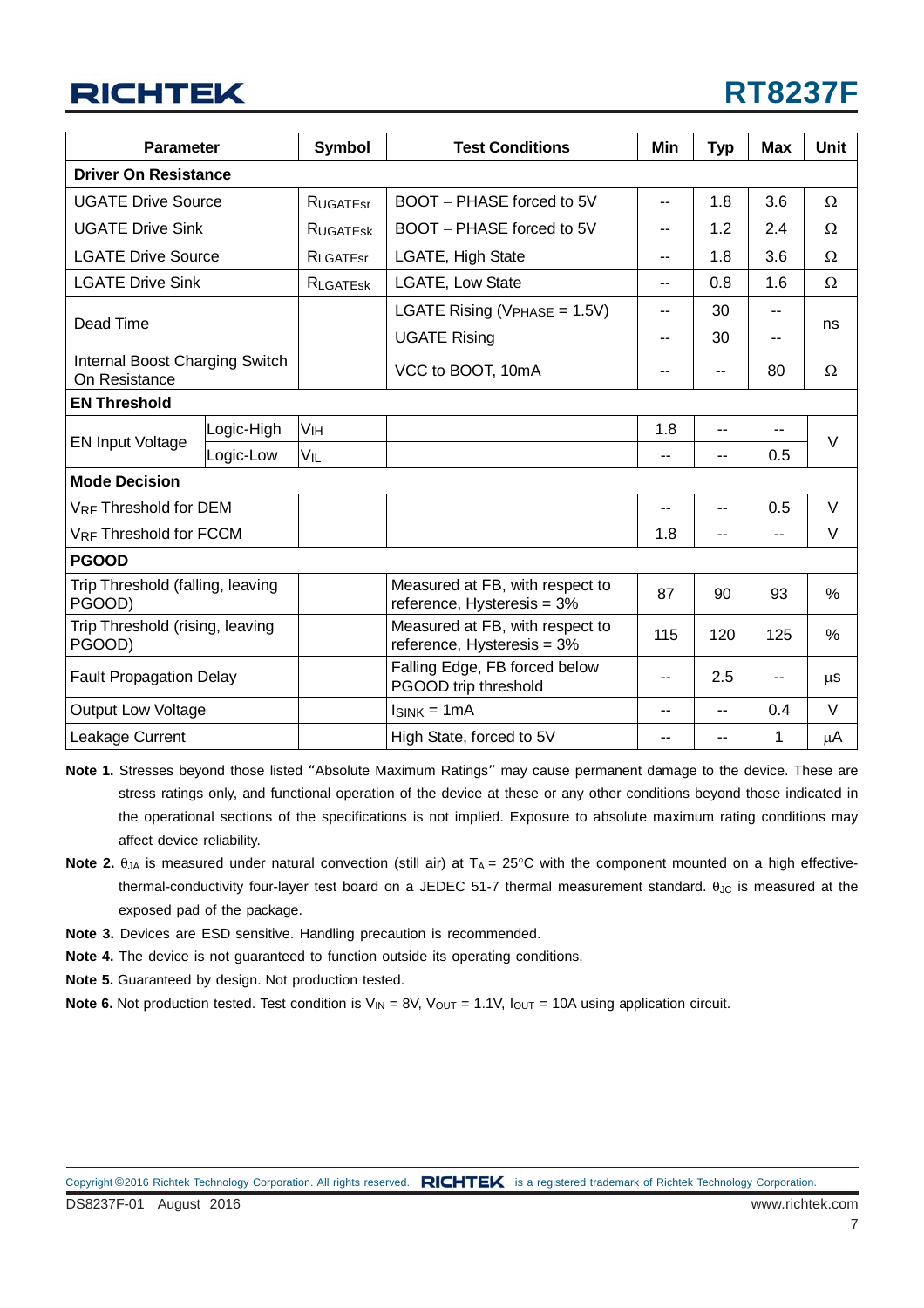![](_page_7_Picture_1.jpeg)

## **Typical Application Circuit**

![](_page_7_Figure_3.jpeg)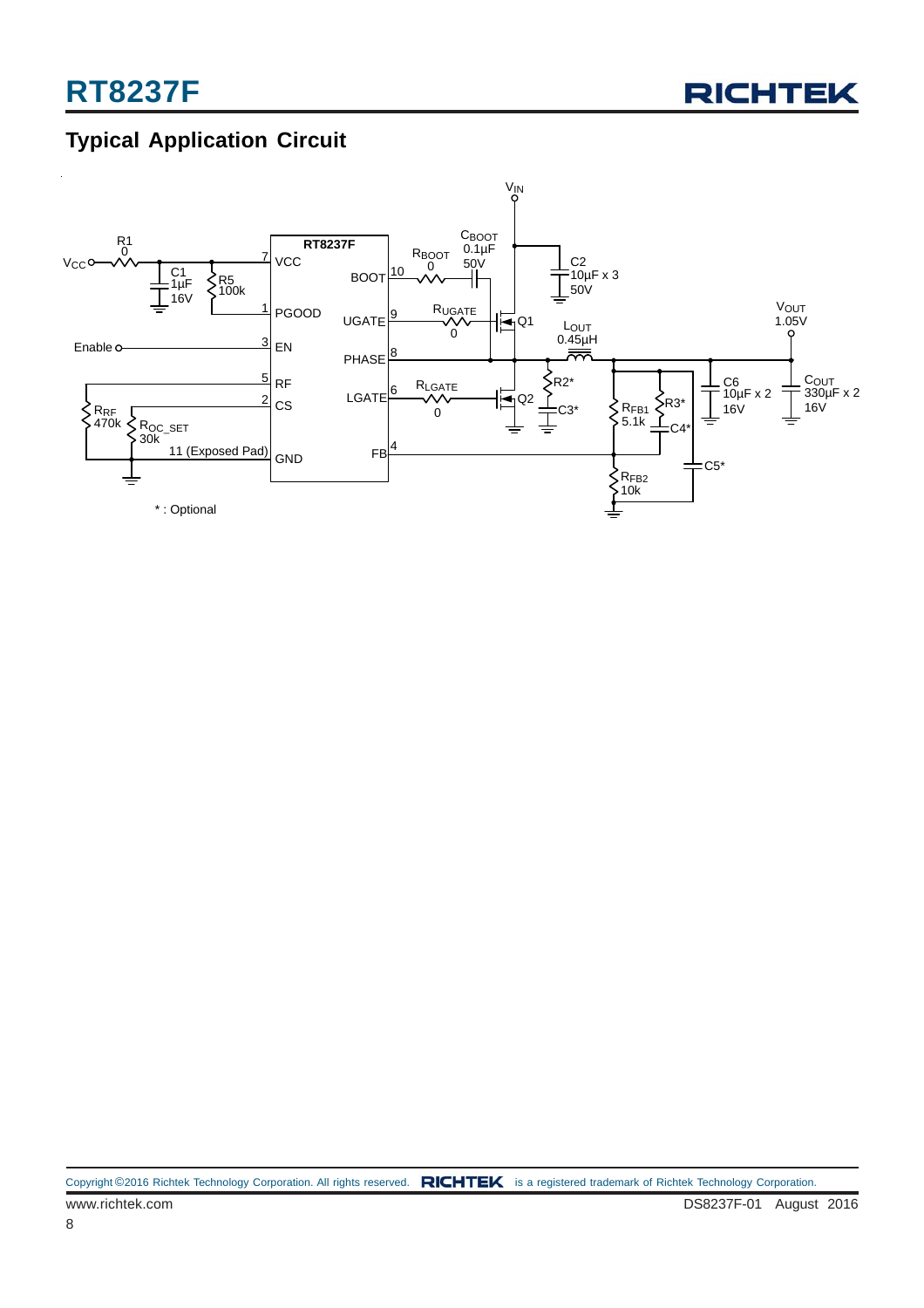## **Typical Operating Characteristics**

![](_page_8_Figure_3.jpeg)

![](_page_8_Figure_4.jpeg)

![](_page_8_Figure_5.jpeg)

![](_page_8_Figure_6.jpeg)

**Switching Frequency vs. Load Current**

![](_page_8_Figure_8.jpeg)

**Switching Frequency vs. Load Current**

![](_page_8_Figure_10.jpeg)

DS8237F-01 August 2016 www.richtek.com Copyright ©2016 Richtek Technology Corporation. All rights reserved. RICHTEK is a registered trademark of Richtek Technology Corporation.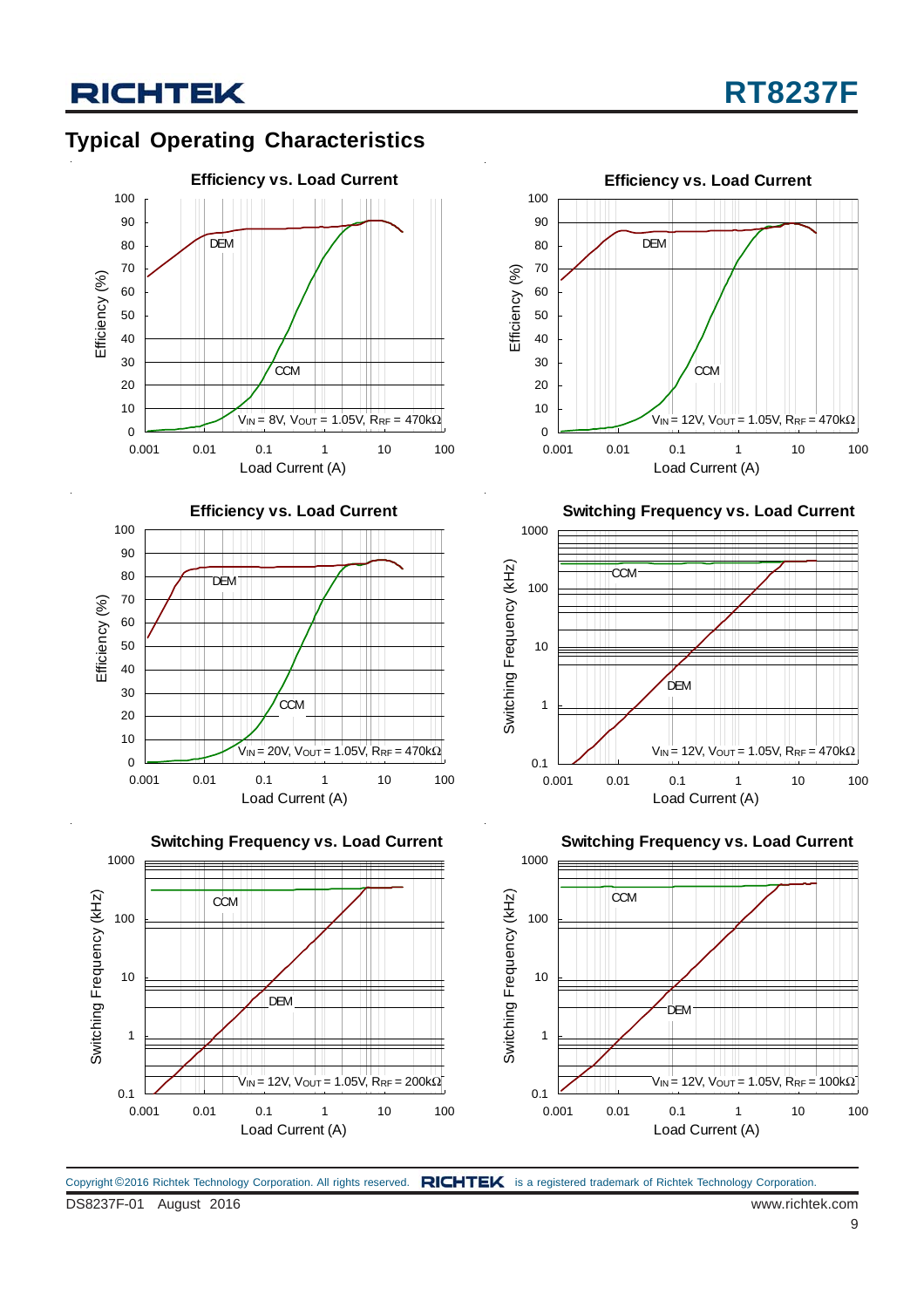![](_page_9_Picture_0.jpeg)

![](_page_9_Picture_1.jpeg)

![](_page_9_Figure_2.jpeg)

Copyright ©2016 Richtek Technology Corporation. All rights reserved. RICHTEK is a registered trademark of Richtek Technology Corporation.

10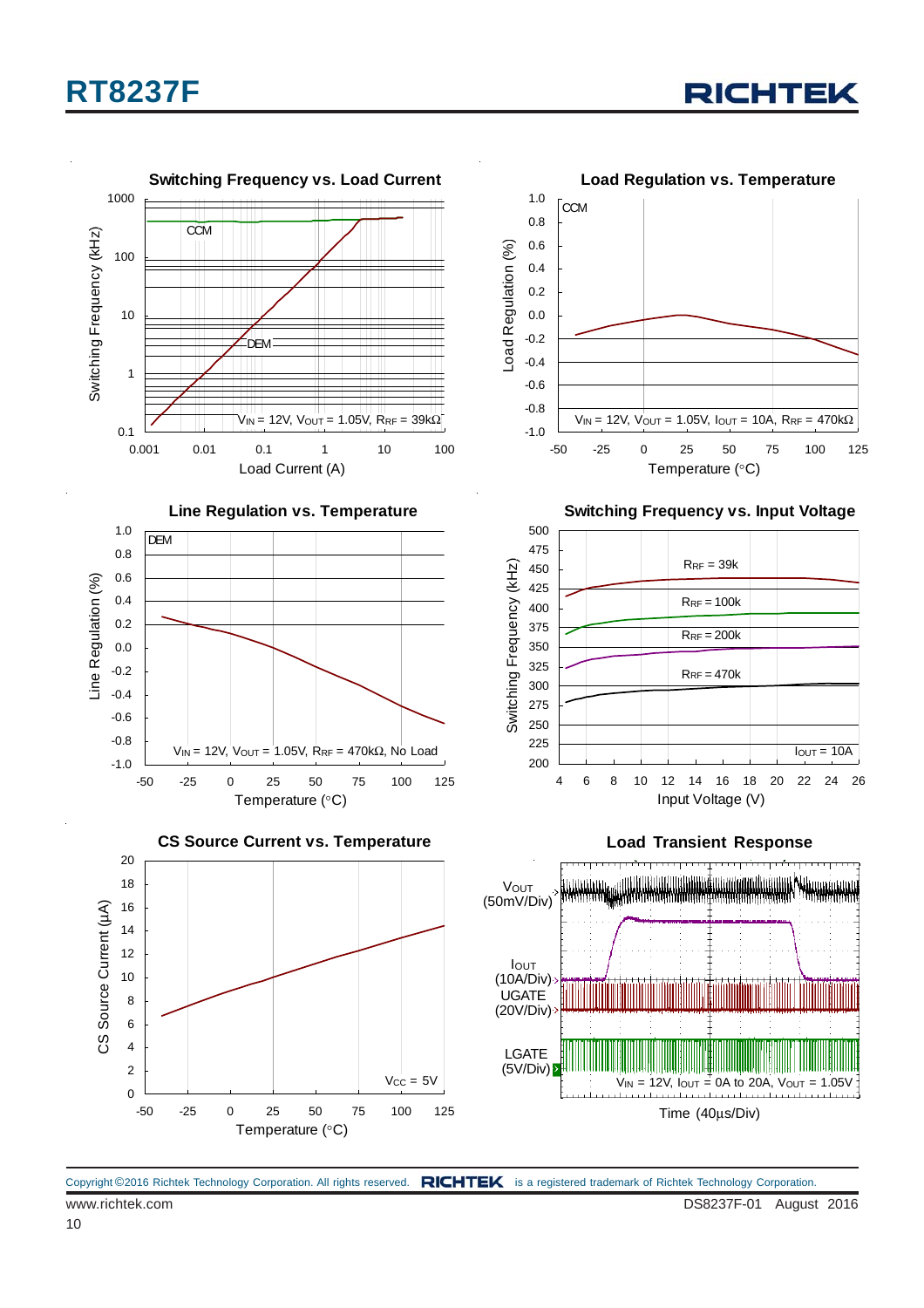## **RT8237F**

![](_page_10_Figure_2.jpeg)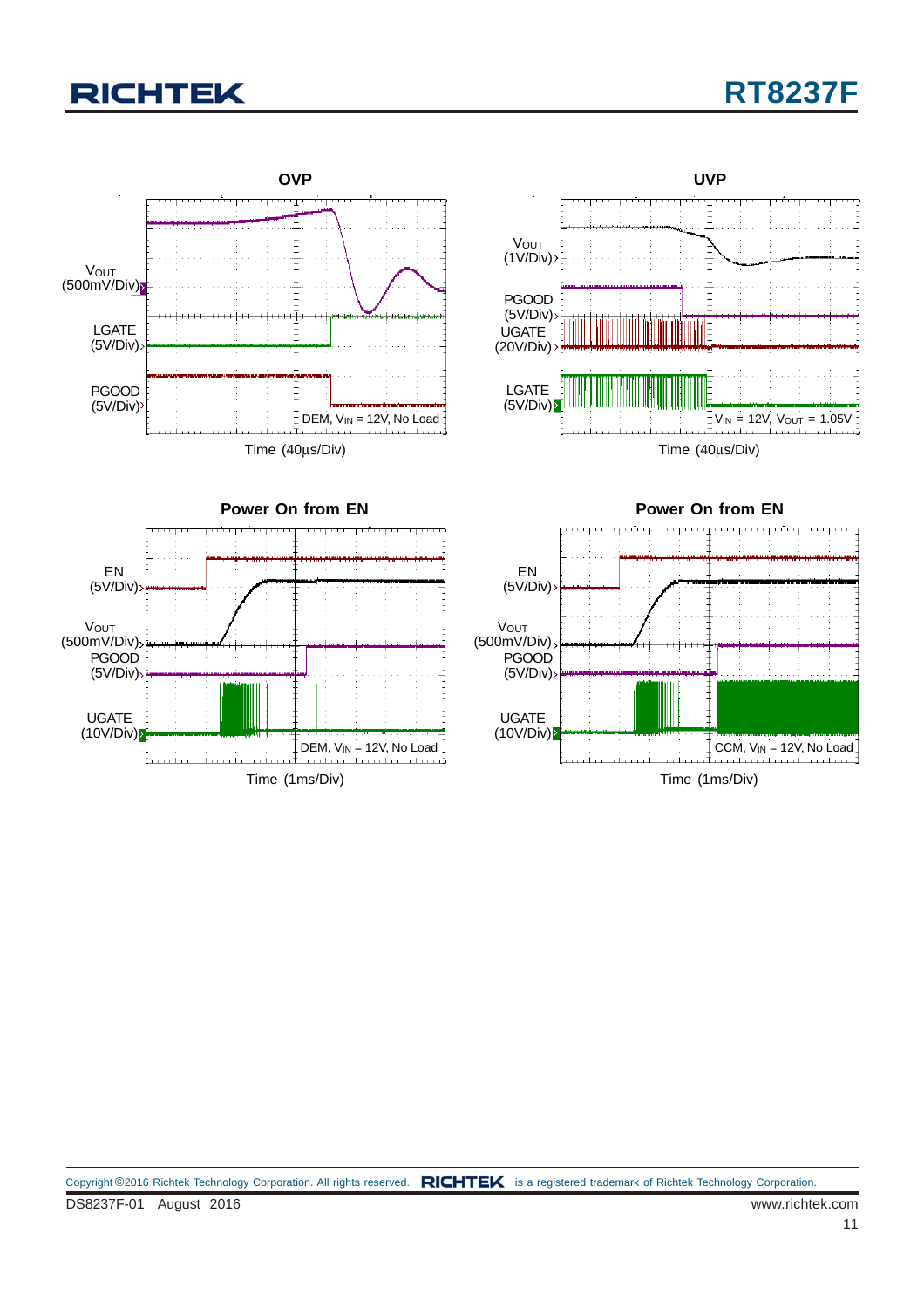### **Application Information**

The RT8237F PWM controller provides high efficiency, excellent transient response, and high DC output accuracy needed for stepping down high voltage batteries to generate low voltage CPU core, I/O, and chipset RAM supplies in notebook computers. Richtek Mach ResponseTM technology is specifically designed for providing 100ns"instant-on" response to load steps while maintaining a relatively constant operating frequency and inductor operating point over a wide range of input voltages. The topology solves the poor load transient response timing problems of fixed frequency current mode PWMs and avoids the problems caused by widely varying switching frequencies in conventional constant on-time and constant off-time PWM schemes.

#### **On-Time Control (TON/MODE)**

The on-time one-shot comparator has two inputs. One input monitors the output voltage from the PHASE pin, while the other input samples the input voltage and converts it to a current. This input voltage proportional current is used to charge an internal on-time capacitor. The on-time is the time required for the voltage on this capacitor to charge from zero volts to  $V<sub>OUT</sub>$ , thereby making the ontime of the high-side switch directly proportional to output voltage and inversely proportional to input voltage.

The on-time is given by :

 $t_{ON} = (V_{OUT} / V_{IN}) / f_{SW}$ 

| $R_{RF}$ ( $\blacksquare$ | <b>Switching Frequency (kHz)</b> |
|---------------------------|----------------------------------|
| 470k $\Omega$             | 290                              |
| $200k\Omega$              | 340                              |
| 100k $\Omega$             | 380                              |
| 39k <sub>2</sub>          | 430                              |

#### **Table 1. RF Connection and Switching Frequency**

Note : For DEM, connect R<sub>RF</sub> to GND; for CCM, connect R<sub>RF</sub> to PGOOD.

#### **Enable and Disable**

The EN pin allows for power sequencing between the controller bias voltage and another voltage rail. The RT8237F remains in shutdown if the EN pin is lower than 500mV. When the EN pin rises above the  $V_{FN}$  trip point, the RT8237F will begin a new initialization and soft-start cycle.

#### **POR, UVLO and Soft-Start**

Power-on reset (POR) occurs when  $V_{CC}$  rises above approximately 4.1V, in which the RT8237F resets the fault latch and prepares the PWM for operation. When the input voltage below 3.7V (min), the  $V_{CC}$  Under-Voltage Lockout (UVLO) circuitry inhibits switching by keeping UGATE and LGATE low. A built-in soft-start is used to prevent the power supply input from surge currents after PWM is enabled. A ramping up current limit threshold eliminates the  $V_{\text{OUT}}$ folded-back current during the soft-start duration.

#### **Mode Selection (RF) Operation**

To select the operation mode, connect a resistor from the RF pin to either GND or PGOOD. When the resistor is connected to GND, the controller operates in diode emulation mode. When the resistor is connected to PGOOD, the controller operates in CCM mode.

#### **Diode-Emulation Mode (RRF connected to GND)**

In diode-emulation mode, the RT8237F automatically reduces switching frequency at light load conditions to maintain high efficiency. This reduction of frequency is achieved smoothly without increasing  $V_{\text{OUT}}$  ripple or load regulation. As the output current decreases from heavy load condition, the inductor current is reduced and eventually comes to the point where its valley touches zero current, which is the boundary between continuous conduction and discontinuous conduction modes. To emulate the behavior of diodes, the low-side MOSFET allows only partial negative current to flow when the inductor freewheeling current reaches negative. As the load current is further decreased, it takes longer and longer to discharge the output capacitor to the level that requires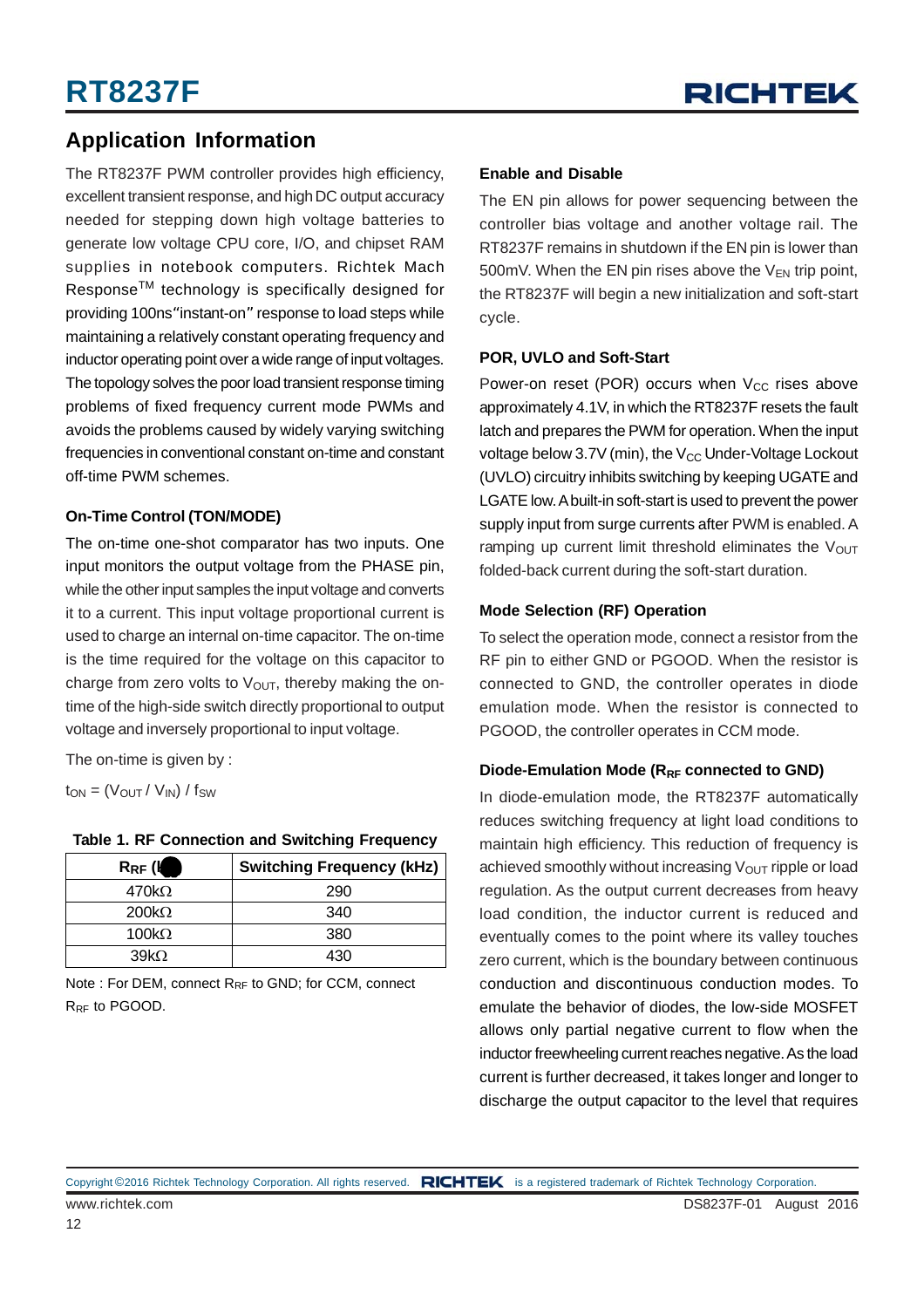the next "ON" cycle. The on-time is kept the same as that in heavy load condition. On the contrary, when the output current increases from light load to heavy load, the switching frequency increases to the preset value as the inductor current reaches the continuous condition. This is shown in Figure 1. The transition load point to the light load operation is calculated as follows :

$$
I_{\text{LOAD}} \approx \frac{(V_{\text{IN}} - V_{\text{OUT}})}{2L} \times t_{\text{ON}}
$$

where  $t_{ON}$  is the on-time.

![](_page_12_Figure_5.jpeg)

![](_page_12_Figure_6.jpeg)

The switching waveforms may appear noisy and asynchronous when light loading causes diode-emulation operation, but this is a normal operating condition that results in high light load efficiency. Trade-offs in DEM noise vs. light load efficiency is made by varying the inductor value. Generally, low inductor values produce a broader efficiency vs. load curve, while higher values result in higher full load efficiency (assuming that the coil resistance remains fixed) and less output voltage ripple. The disadvantages for using higher inductor values include larger physical size and degraded load transient response (especially at low input voltage levels).

#### **Forced-CCM Mode (FCCM)**

The low noise, forced-CCM mode disables the zerocrossing comparator, which controls the low-side switch on-time. This causes the low-side gate drive waveform to become the complement of the high-side gate drive waveform. This in turn causes the inductor current to reverse at light loads as the PWM loop to maintain duty ratio  $V_{\text{OUT}}/V_{\text{IN}}$ . A fairly constant switching frequency is

the benefit of forced-CCM mode, but this comes at a cost. The no load battery current can be up to 10mA to 40mA, depending on the external MOSFETs.

#### **Current Limit Setting (CS)**

The RT8237F has a cycle-by-cycle current limit control. The current limit circuit employs a unique "valley" current sensing algorithm. If the magnitude of the current sense signal at PHASE is above the current limit threshold, the PWM is not allowed to initiate a new cycle (see Figure 2). In order to provide both good accuracy and a cost effective solution, the RT8237F supports temperature compensated MOSFET R<sub>DS(ON)</sub> sensing.

The CS pin of the RT8237F is a multiplexed pin for PWM enable/disable control and current limit threshold setting. Connect a setting resistor from this pin to GND via an N-MOSFET. When the N-MOSFET is turned off, the PWM is disabled. When the N-MOSFET is turned on, the PWM is enabled and the current limit threshold is equal to 1/8 of the voltage at this pin.

Choose a current limit resistor by following below equation:

$$
R_{OC\_SET} = \frac{V_{CS\_OC}}{I_{CS}} = \frac{\left(I_{LOAD\_OC} - \frac{I_{RIPPLE}}{2}\right) \times 8 \times R_{DS(ON)}}{I_{CS}}
$$

Inductor current is monitored by the voltage between the GND and PHASE pins, so the PHASE pin should be connected to the Drain terminal of the low-side MOSFET. Ics has a temperature coefficient to compensate the temperature dependency of the  $R_{DS(ON)}$ . GND is used as the positive current sensing node, so GND should be connected to the Source terminal of the low-side MOSFET.

As the comparison is being done during the OFF state, VLIMIT (current limit threshold) sets the valley level of the inductor current. Thus, the load current at over-current threshold,  $I_{LOADOC}$ , can be calculated as follows :

$$
I_{\text{LOAD\_OC}} = \frac{V_{\text{CS\_OC}}}{8 \times R_{\text{DS(ON)}}} + \frac{I_{\text{RIPPLE}}}{2}
$$

$$
= \frac{V_{\text{CS\_OC}}}{8 \times R_{\text{DS(ON)}}} + \frac{1}{2 \times L \times f} \times \frac{(V_{\text{IN}} - V_{\text{OUT}}) \times V_{\text{OUT}}}{V_{\text{IN}}}
$$

DS8237F-01 August 2016 www.richtek.com Copyright ©2016 Richtek Technology Corporation. All rights reserved. RICHTEK is a registered trademark of Richtek Technology Corporation.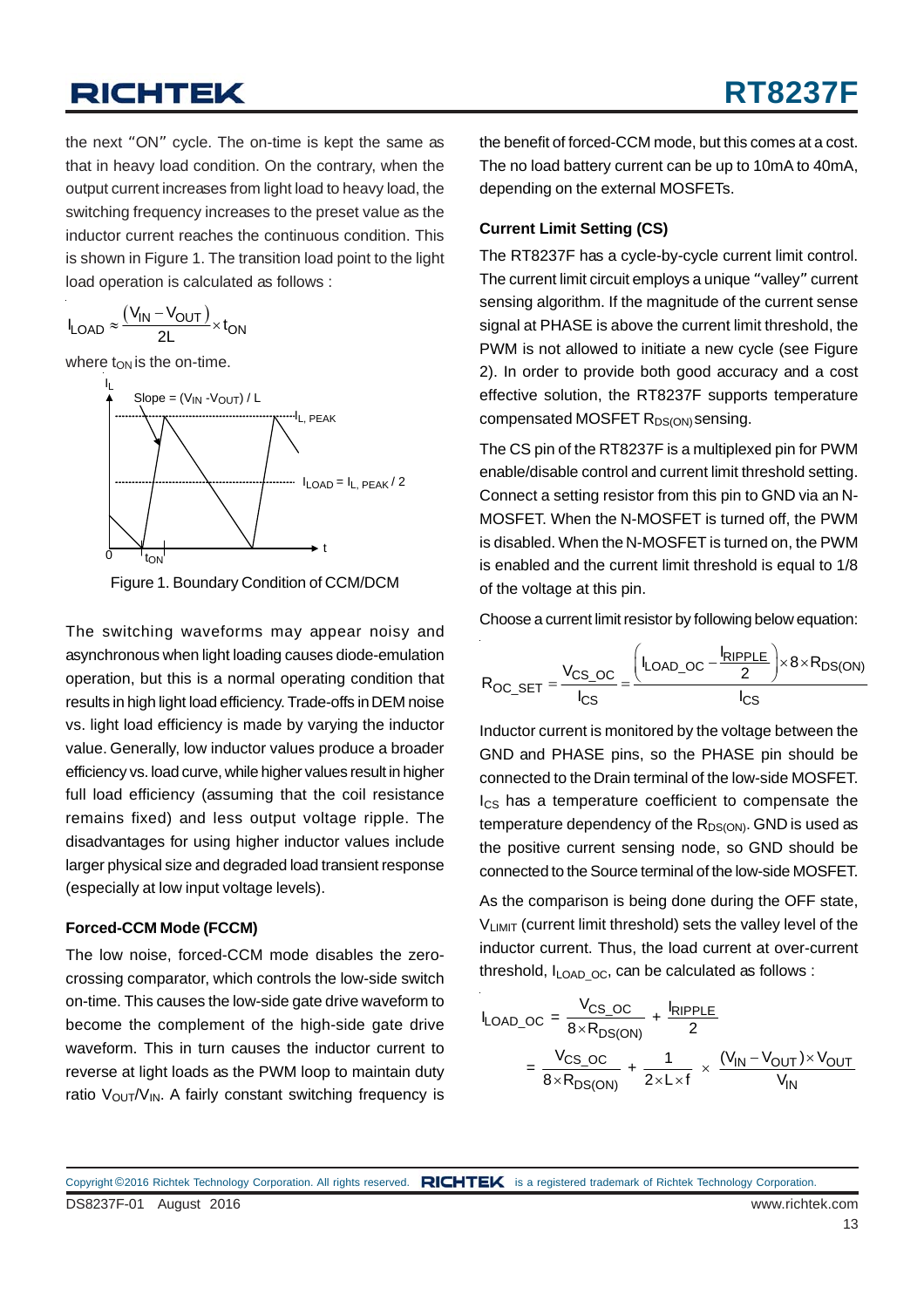## **RT8237F**

![](_page_13_Picture_1.jpeg)

In an over-current condition, the current to the load exceeds the current to the output capacitor. Thus, the output voltage falls and eventually crosses the under-voltage protection threshold, inducing IC shutdown.

![](_page_13_Figure_3.jpeg)

Figure 2. "Valley" Current Limit

When the device operates in the FCCM, the negative current limit protects the external component. The negative current limit detect threshold is set as the same value as positive current limit but negative polarity. The threshold still is the valley value of the inductor current.

#### **MOSFET Gate Driver**

The high-side driver is designed to drive high current, low  $R_{DS(ON)}$  N-MOSFET(s). When configured as a floating driver, 5V bias voltage is delivered from the VCC supply. The average drive current is proportional to the gate charge at  $V_{GS}$  = 5V times switching frequency. The instantaneous drive current is supplied by the flying capacitor between the BOOT and PHASE pins. To prevent shoot through, a dead-time is internally generated between high-side MOSFET off to low-side MOSFET on, and low-side MOSFET off to high-side MOSFET on. The low-side driver is designed to drive high current low  $R_{DS(ON)}$ N-MOSFET(s). The internal pull-down transistor that drives LGATE low is robust, with a  $0.5\Omega$  typical on-resistance. A 5V bias voltage is delivered from the VCC supply. The instantaneous drive current is supplied by the flying capacitor between VCC and GND.

For high current applications, certain combinations of high and low side MOSFETs may cause excessive gate-drain coupling, which can lead to efficiency-killing, EMIproducing shoot-through currents. This is often remedied by adding a resistor in series with BOOT, which increases the turn-on time of the high-side MOSFET without degrading the turn-off time (see Figure 3).

![](_page_13_Figure_9.jpeg)

Figure 3. Reducing the UGATE Rise Time

#### **Power Good Output (PGOOD)**

The power good output is an open-drain output and requires a pull-up resistor. When the output voltage is 20% above or 10% below its set voltage, PGOOD will be pulled low. It is held low until the output voltage returns to within these tolerances once more. During soft-start, PGOOD is actively held low and is allowed to transition high only after softstart is over and the output reaches 90% of its set voltage. There is a 2.5μs delay built into the PGOOD circuitry to prevent false transitions.

#### **Output Over-Voltage Protection (OVP)**

The output voltage is continuously monitored for overvoltage condition. When the output voltage exceeds 20% of its set voltage threshold, over-voltage protection will be triggered and the low-side MOSFET is latched on. This activates the low-side MOSFET to discharge the output capacitor. The RT8237F is latched once OVP is triggered and can only be released by VCC or EN power on reset. There is a 5μs delay built into the over-voltage protection circuit to prevent false transitions.

#### **Output Under-Voltage Protection (UVP)**

The output voltage can be continuously monitored for undervoltage condition. When the output voltage is less than 70% of its set voltage threshold, under-voltage protection will be triggered and then both UGATE and LGATE gate drivers are forced low. There is a 2.5μs delay built into the under-voltage protection circuit to prevent false transitions. During soft-start, the UVP blanking time is 3ms.

#### **Thermal Shutdown (OTP)**

The device implements an internal thermal shutdown to protect itself if junction temperature exceeds 150°C. When the junction temperature exceeds the thermal shutdown threshold that the OTP function will be triggered and the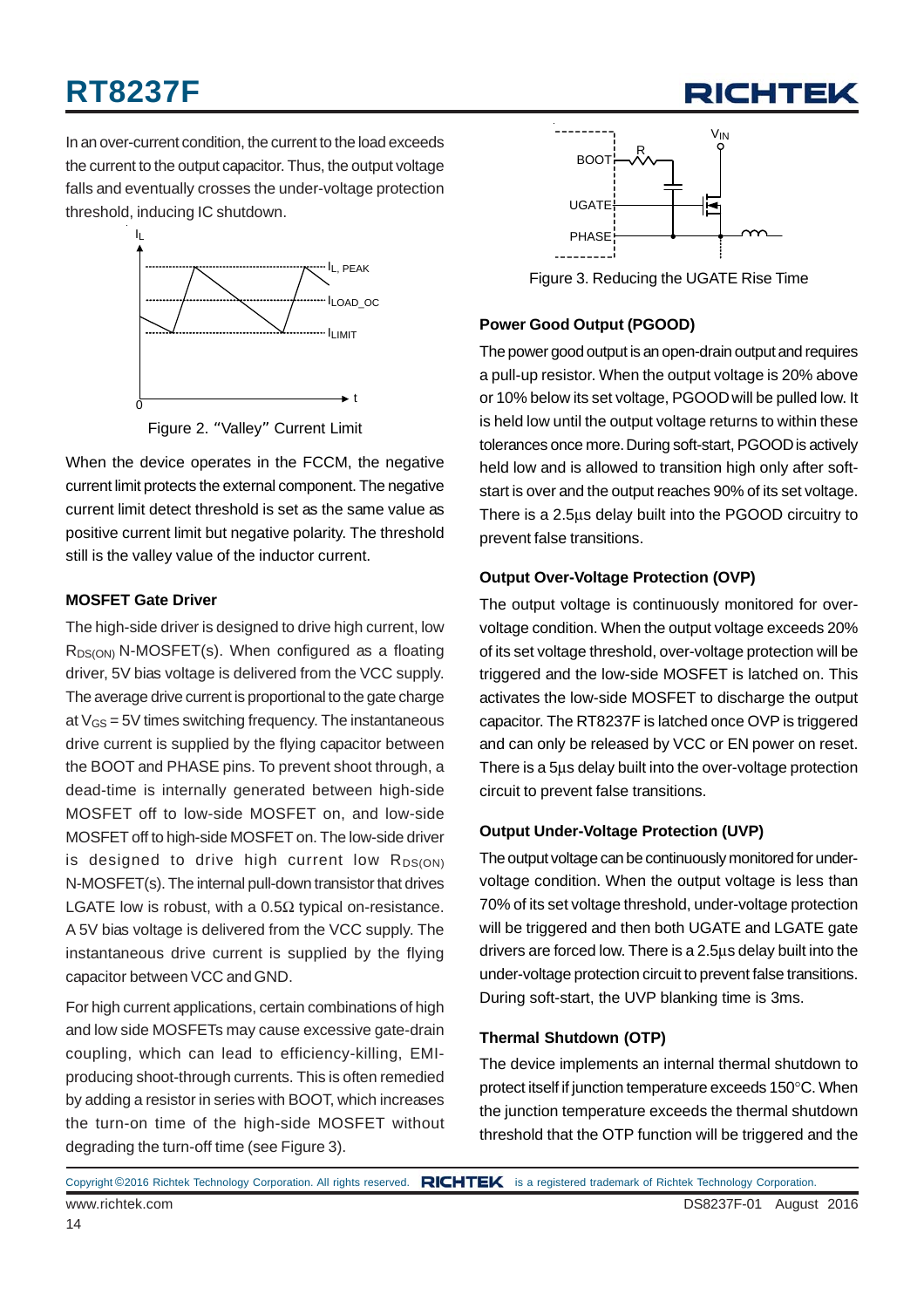RT8237F will shut down and enter Latch-Off Mode. In Latch-Off Mode, the RT8237F can be reset by EN or power input VCC.

#### **Output Voltage Setting (FB)**

The output voltage can be adjusted from 0.7V to 3.3V by setting the feedback resistors, R1 and R2 (see Figure 4). Choose R2 to be approximately 10k $\Omega$  and solve for R1 using the equation below :

$$
V_{OUT} = V_{REF} \times \left(1 + \frac{R1}{R2}\right)
$$
  
where  $V_{REF}$  is 0.704V (typ.).  

$$
V_{OUT}
$$
  

$$
\begin{cases}\nR1 \\
R1 \\
R2\n\end{cases}
$$

Figure 4. Setting  $V_{\text{OUT}}$  with a Resistive Voltage Divider

#### **Inductor Selection**

The inductor plays an important role in step-down converters because it stores the energy from the input power rail and then releases the energy to the load. From the viewpoint of efficiency, the dc resistance (DCR) of the inductor should be as small as possible to minimize the conduction loss. In addition, because the inductor takes up a significant portion of the board space, its size is also important. Low profile inductors can save board space especially when there is a height limitation. However, low DCR and low profile inductors are usually cost ineffective.

Additionally, larger inductance results in lower ripple current, which means lower power loss. The inductor current rising time increases with inductance value. This means the transient response will be slower. Therefore, the inductor design is a compromise between performance, size and cost.

In general, the inductance is designed such that the ripple current ranges between 20% to 40% of the full load current. The inductance can be calculated using the following equation :

 $\text{min} = \frac{\text{v}_{\text{IN}} - \text{v}_{\text{OUT}}}{\text{f}_{\text{SW}} \times \text{k} \times \text{I}_{\text{OUT\_rated}}} \times \frac{\text{v}_{\text{OUT}}}{\text{V}_{\text{IN}}}$  $L_{MIN} = \frac{V_{IN} - V_{OUT}}{f_{SW} \times k \times I_{OUT} \text{ rated}} \times \frac{V_{O}}{V_{IV}}$ 

where k is the ratio between inductor ripple current and rated output current.

#### **Input Capacitor Selection**

Voltage rating and current rating are the key parameters in selecting an input capacitor. For a conservatively safe design, an input capacitor should generally have a voltage rating 1.5 times greater than the maximum input voltage.

The input capacitor is used to supply the input RMS current, which is approximately calculated using the following equation :

$$
I_{RMS} = I_{OUT} \times \sqrt{\frac{V_{OUT}}{V_{IN}}} \times \left(1 - \frac{V_{OUT}}{V_{IN}}\right)
$$

The next step is to select a proper capacitor for RMS current rating. Placing more than one capacitor with low Equivalent Series Resistance (ESR) in parallel to form a capacitor bank is a good design. Also, placing ceramic capacitor close to the Drain of the high side MOSFET is helpful in reducing the input voltage ripple at heavy load.

#### **Output Capacitor Selection**

The output capacitor and the inductor form a low-pass filter in the buck topology. In steady-state condition, the ripple current that flows into or out of the capacitor results in ripple voltage. The output voltage ripples contains two components,  $\Delta V_{\text{OUT}}$  ESR and  $\Delta V_{\text{OUT}}$  c.

$$
\Delta V_{OUT\_ESR} = \Delta I_L \times ESR
$$

$$
\Delta V_{OUT\_C} = \Delta I_L \times \frac{1}{8 \times C_{OUT} \times f_{SW}}
$$

When load transient occurs, the output capacitor supplies the load current before the controller can respond. Therefore, the ESR will dominate the output voltage sag during load transient. The output voltage sag can be calculated using the following equation :

$$
V_{OUT\_sag} = ESR \times \Delta I_{OUT}
$$

For a given output voltage sag specification, the ESR value can be determined.

Another parameter that has influence on the output voltage sag is the equivalent series inductance (ESL). A rapid change in load current results in di/dt during transient. Therefore, ESL contributes to part of the voltage sag. Use a capacitor that has low ESL to obtain better transient performance. Generally, using several capacitors in parallel will have better transient performance than using single capacitor for the same total ESR.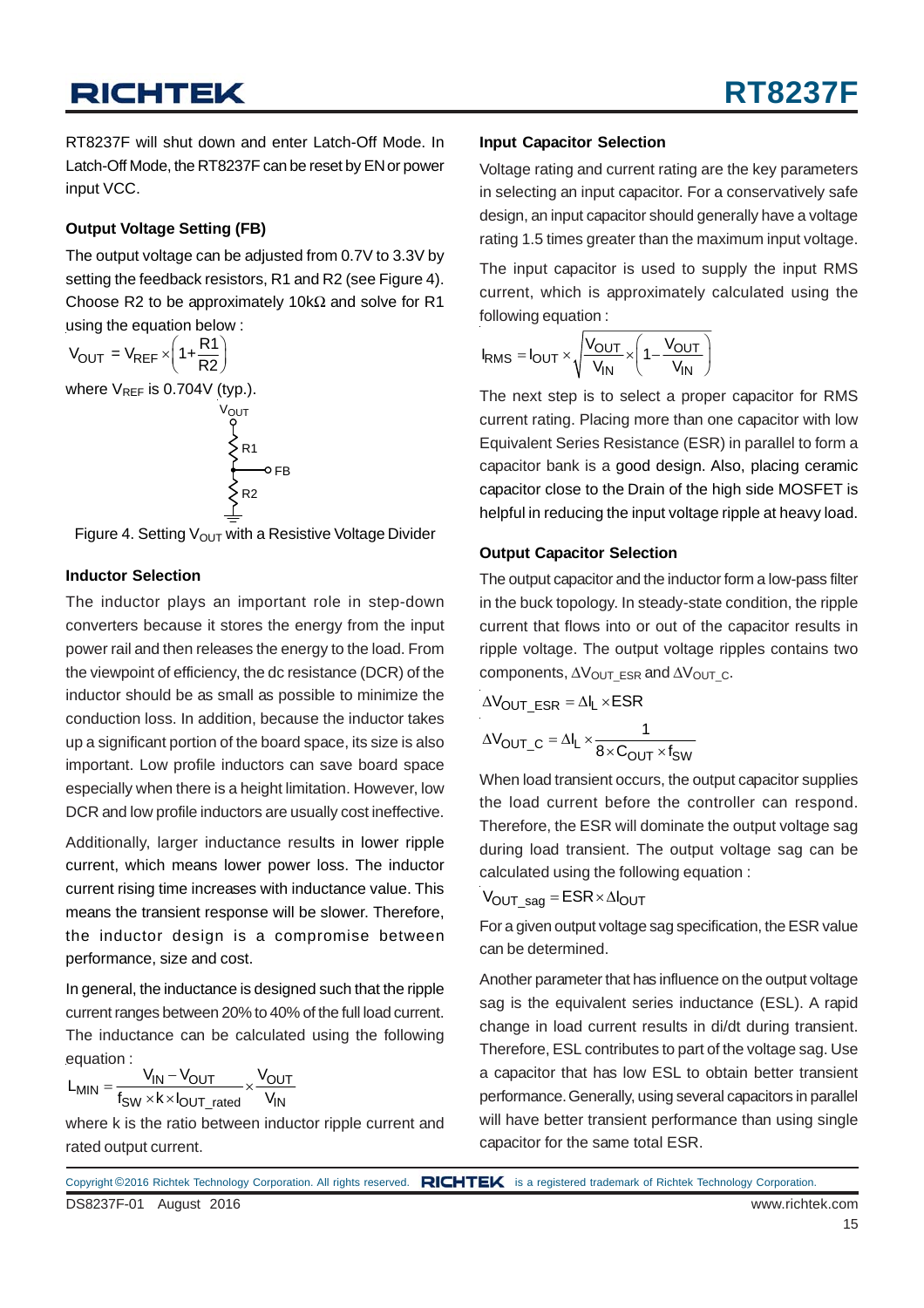## **RT8237F**

Unlike the electrolytic capacitor, the ceramic capacitor has relative low ESR and can reduce the voltage deviation during load transient. However, the ceramic capacitor can only provide low capacitance value. Therefore, use a mixed combination of electrolytic capacitor and ceramic capacitor for better transient performance.

#### **MOSFET Selection**

The majority of power loss in the step-down power conversion is due to the loss in the power MOSFETs. For low voltage high current applications, the duty cycle of the high-side MOSFET is small. Therefore, the switching loss of the high-side MOSFET is of concern. Power MOSFETs with lower total gate charge are preferred in such applications.

However, the small duty cycle means the low-side MOSFET is on for most of the switching cycle. Therefore, the conduction loss tends to dominate the total power loss of the converter. To improve the overall efficiency, MOSFETs with low  $R_{DS(ON)}$  are preferred in circuit design. In some cases, more than one MOSFET are connected in parallel to further decrease the on-state resistance. However, this depends on the low-side MOSFET driver capability and the budget.

#### **Thermal Considerations**

The junction temperature should never exceed the absolute maximum junction temperature  $T_{J(MAX)}$ , listed under Absolute Maximum Ratings, to avoid permanent damage to the device. The maximum allowable power dissipation depends on the thermal resistance of the IC package, the PCB layout, the rate of surrounding airflow, and the difference between the junction and ambient temperatures. The maximum power dissipation can be calculated using the following formula :

$$
P_{D(MAX)}=\left(T_{J(MAX)}-T_A\right)/\,\theta_{JA}
$$

where  $T_{J(MAX)}$  is the maximum junction temperature,  $T_A$  is the ambient temperature, and  $\theta_{JA}$  is the junction-to-ambient thermal resistance.

For continuous operation, the maximum operating junction temperature indicated under Recommended Operating Conditions is 125°C. The junction-to-ambient thermal resistance,  $\theta_{JA}$ , is highly package dependent. For a WDFN-10L 3x3 package, the thermal resistance,  $\theta_{JA}$ , is 30.5°C/W on a standard JEDEC 51-7 high effective-thermalconductivity four-layer test board. The maximum power dissipation at  $T_A = 25^{\circ}C$  can be calculated as below :

 $P_{D(MAX)} = (125^{\circ}C - 25^{\circ}C) / (30.5^{\circ}C/W) = 3.28W$  for a WDFN-10L 3x3 package.

The maximum power dissipation depends on the operating ambient temperature for the fixed  $T_{J(MAX)}$  and the thermal resistance,  $\theta_{JA}$ . The derating curves in Figure 5 allows the designer to see the effect of rising ambient temperature on the maximum power dissipation.

![](_page_15_Figure_14.jpeg)

Figure 5. Derating Curve of Maximum Power Dissipation

#### **Layout Considerations**

Layout is very important in high frequency switching converter design. If designed improperly, the PCB may radiate excessive noise and contribute to converter instability. Certain points must be considered before starting a layout for the RT8237F.

- Connect an RC low pass filter for VCC; 1μF and 10Ω are recommended. Place the filter capacitor close to the IC.
- $\triangleright$  Keep current limit setting network as close to the IC as possible. Routing of the network should avoid coupling to high voltage switching node.
- Connections from the drivers to the respective gate of the high side or the low side MOSFET should be as short as possible to reduce stray inductance.

Copyright ©2016 Richtek Technology Corporation. All rights reserved. RICHTEK is a registered trademark of Richtek Technology Corporation.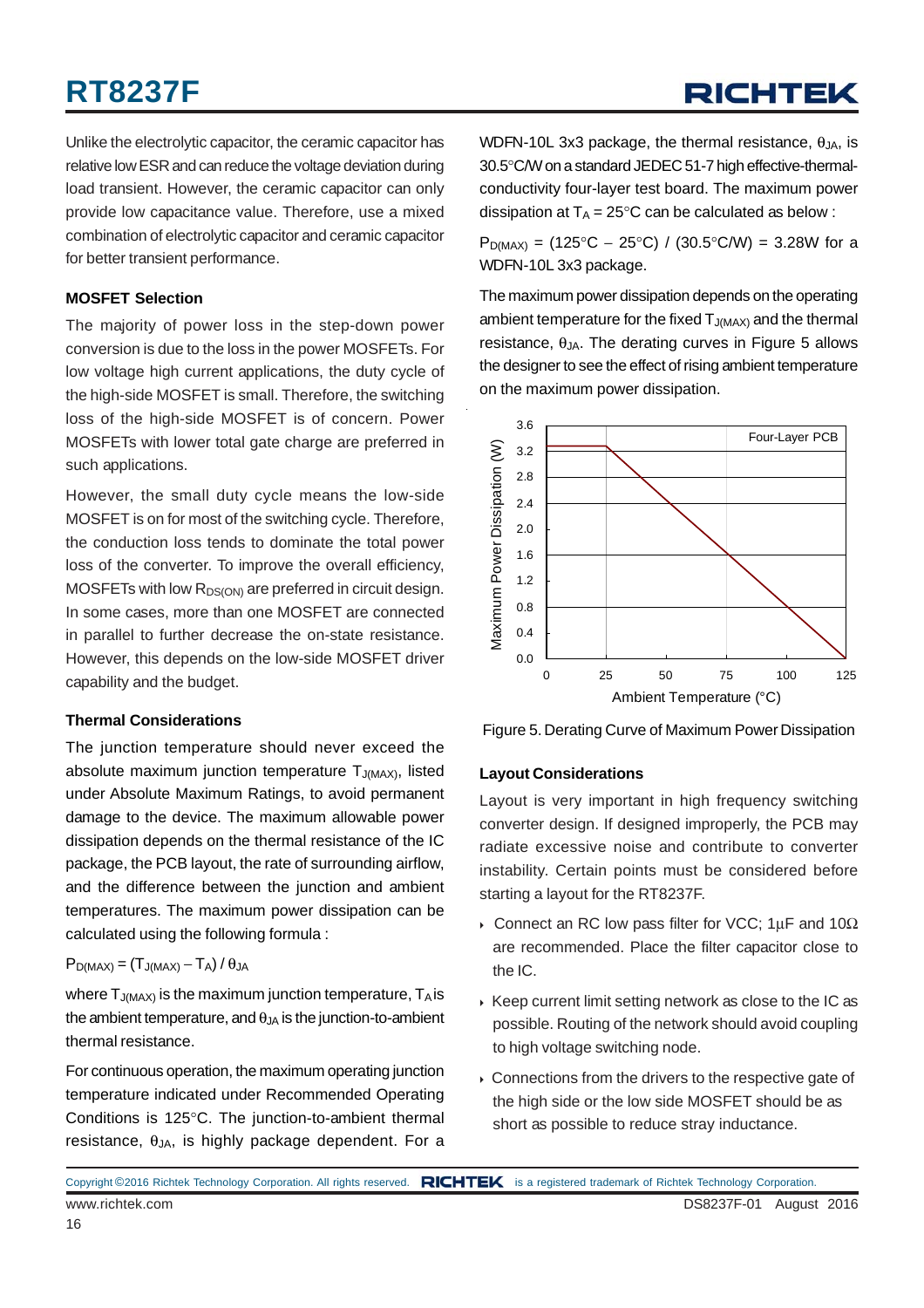- All sensitive analog traces and components such as FB, GND, EN, CS, PGOOD, VCC, and RF should be placed away from high voltage switching nodes such as PHASE, LGATE, UGATE, or BOOT nodes to avoid coupling. Use internal layer(s) as ground plane(s) and shield the feedback trace from power traces and components.
- Current sense connections must always be made using Kelvin connections to ensure an accurate signal, with the current limit resistor located at the device.
- Power sections should connect directly to ground plane(s) using multiple vias as required for current handling (including the chip power ground connections). Power components should be placed close to the IC to minimize loops and reduce losses.